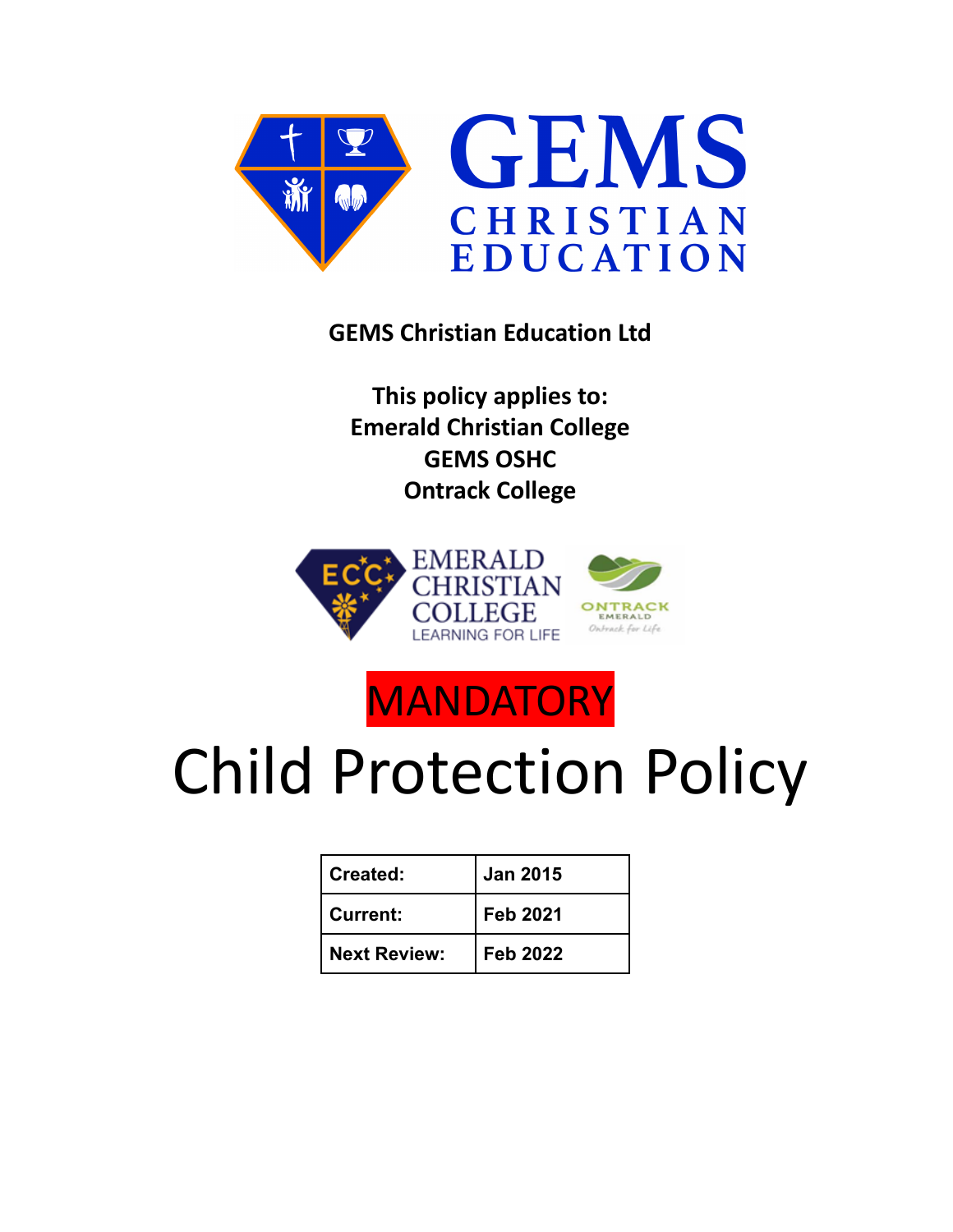| <b>PURPOSE</b>                                     | $\overline{2}$ |
|----------------------------------------------------|----------------|
| <b>PRINCIPLES</b>                                  | $\overline{2}$ |
| <b>SCOPE</b>                                       | $\overline{2}$ |
| RELEVANT LEGISLATION AND POLICIES                  | $\overline{2}$ |
| <b>DEFINITIONS</b>                                 | $\overline{2}$ |
| 1. Guiding Principles                              | 3              |
| 2. Defamatory Conduct                              | 4              |
| 3. Definitions From Relevant Acts                  | 4              |
| 3. Health and Safety                               | 5              |
| 4. Responding to Reports of Harm                   | 5              |
| 5. Reporting and Actions Taken                     | 5              |
| 5.1 Reporting Inappropriate Behaviour              | 5              |
| 5.2 Dealing with Report of Inappropriate Behaviour | 5              |
| 5.3 Reporting Sexual Abuse                         | 6              |
| 5.4 Reporting Likely Sexual Abuse                  | 6              |
| 5.5 Reporting Physical and Sexual Abuse            | 7              |
| 5.6 Awareness                                      | 8              |
| 5.7 Training                                       | 8              |
| 5.8 Implementing the Processes                     | 8              |
| 5.9 Accessibility of Processes                     | 8              |
| 5.10 Complaints Procedure                          | 8              |
| 6. Summary of Reporting Harm                       | 9              |
| <b>Private and Confidential</b>                    | 10             |
| Report of Suspected Harm or Sexual Abuse           | 10             |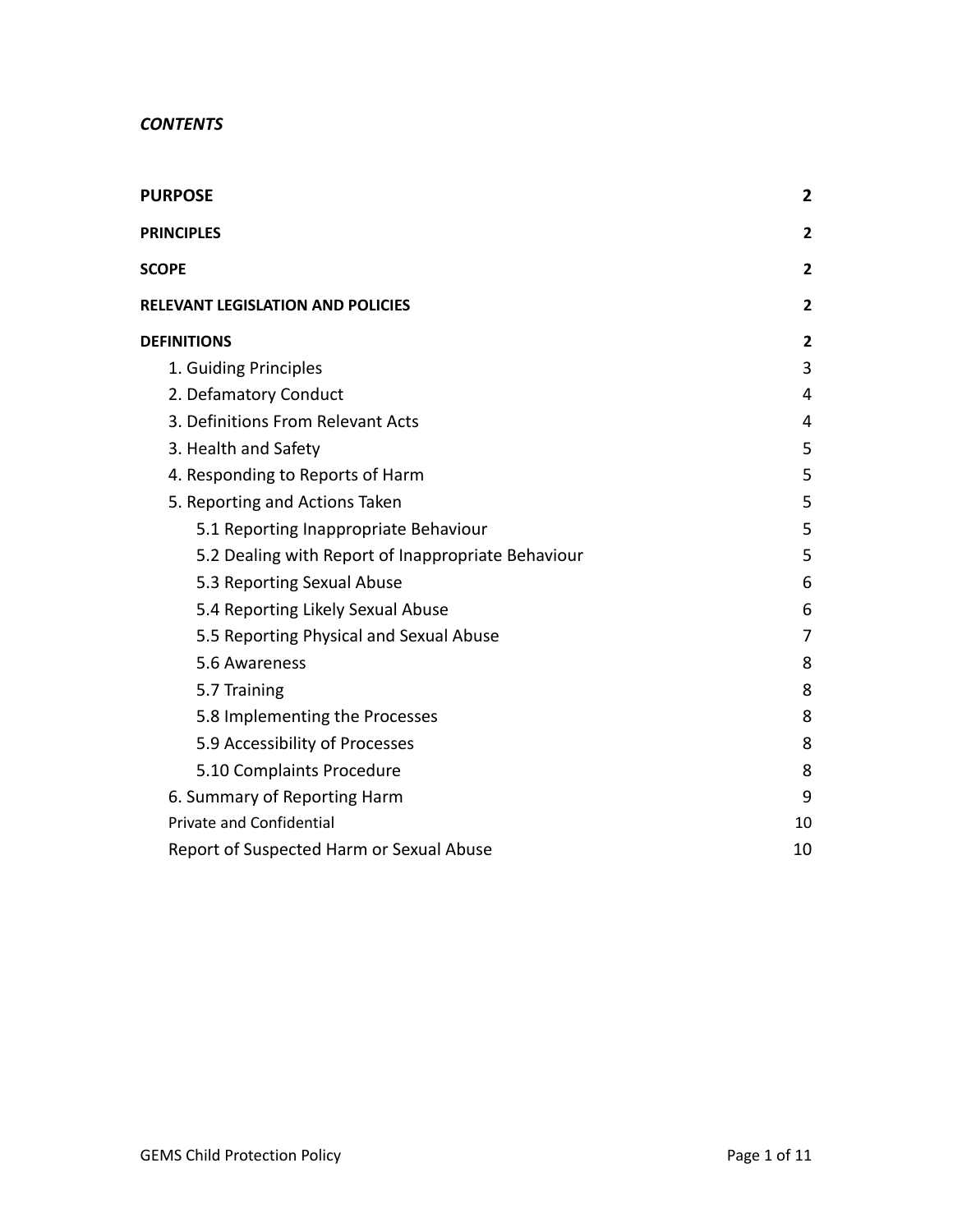#### *PURPOSE*

<span id="page-2-0"></span>The purpose of this policy is to provide written processes about:

- a) How GEMS Christian Education will respond to harm, or allegations of harm, to Students under 18 years.
- b) The appropriate conduct of Employees and Students to comply with accreditation requirements.

#### *PRINCIPLES*

<span id="page-2-1"></span>It is fundamental under biblical values and the law to ensure that all children have a secure and nurturing environment in which to grow and learn. This mandates protection from harm and the risk of harm regardless of cause.

GEMS Christian Education Ltd acknowledges this obligation and strives by this GEMS Child Protection Policy and other protective policies, which are regularly reviewed to provide an environment supportive of the safety and welfare of the Students and Employees of GEMS Christian Education Ltd.

#### *SCOPE*

<span id="page-2-2"></span>GEMS Christian Education Students and Employees, including full-time, part-time, permanent, fixed-term and casual Employees, as well as Contractors, Volunteers and people undertaking work experience or vocational placements and covers information about the reporting of harm and abuse.

#### <span id="page-2-3"></span>*RELEVANT LEGISLATION AND POLICIES*

- Child Protection Act 1999 (Qld)
- Education (General Provisions) Act 2006 (Qld)
- Education (General Provisions) Regulation 2017 (Qld)
- Education (Accreditation of Non-State organisations) Act 2017 (Qld)
- Education (Accreditation of Non-State organisations) Regulation 2017 (Qld)
- Working with Children (Risk Management and Screening) Act 2000 (Qld)
- Working with Children (Risk Management and Screening) Regulations 2011 (Qld)
- GEMS Complaints Handling Policy
- GEMS Complaints Handling Procedure
- GEMS Child Risk Management Strategy
- GEMS Work Health and Safety Policy

#### <span id="page-2-4"></span>*DEFINITIONS*

- a) **The Company** refers to GEMS Christian Education Ltd as a whole, its Employees, Properties, Assets, etc…
- b) **Campuses** properties under the Company (Little Gems, Emerald Christian College and Ontrack).
- c) **The Board** refers to the Directors and Board Members of Gems Christian Education Ltd.
- d) **Chair of the Board** Elected Chairperson of the Board.
- e) **Secretary of the Board** Elected position of the Board.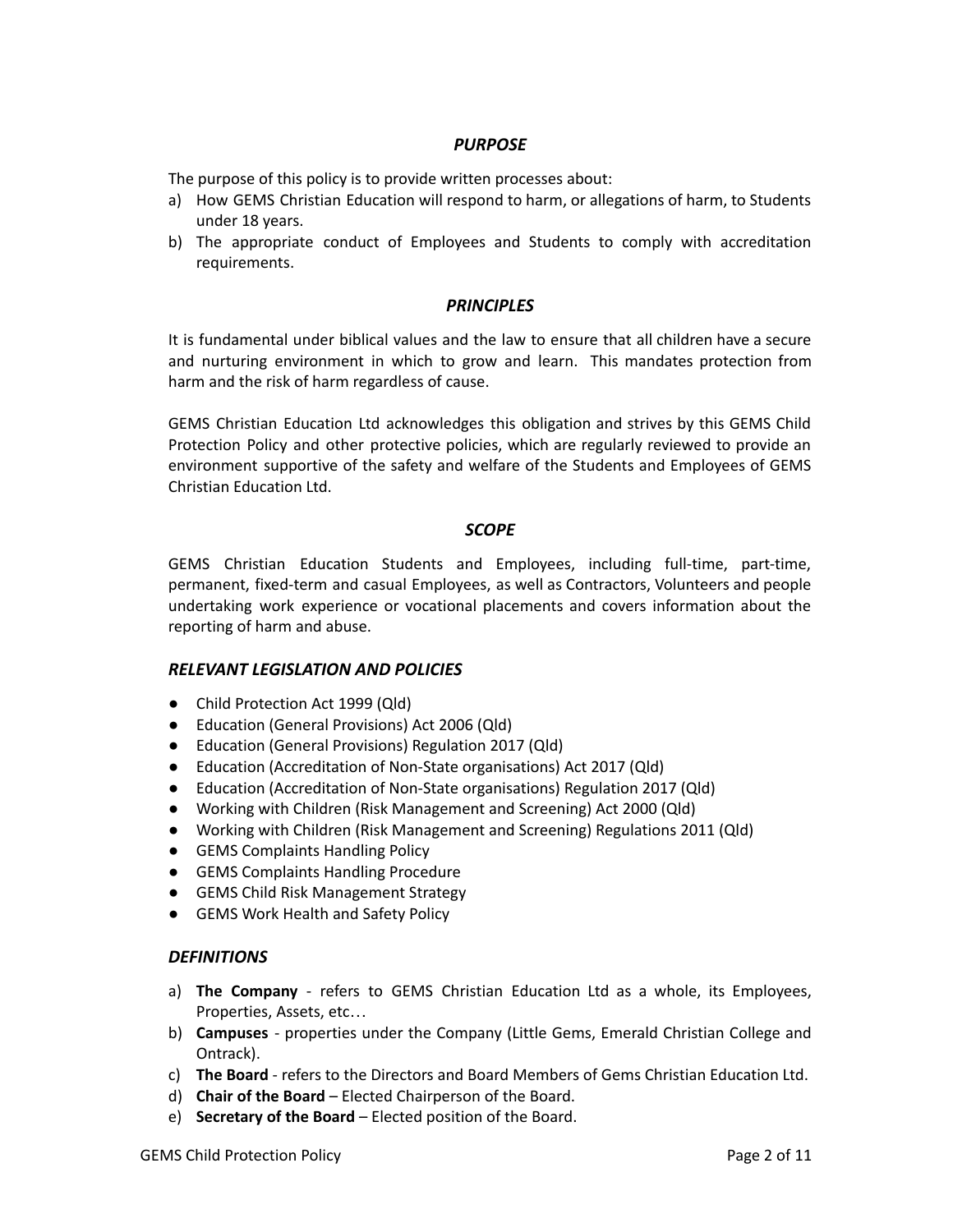- f) **Director** Elected Position holding Member of the Board.
- g) **Member of the Board** Invited Member by the Directors of the Board.
- h) **The Executive** Heads of each Campus/Department.
- i) **The Executive Principal** refers to the person responsible for all Company operations.
- j) **The Business Manager** refers to the person responsible for administration and finances of GEMS Christian Education Ltd.
- k) **The Principal** the current Principal of each Campus.
- l) **Officer** refers to the Executive Principal and/or Members of the Board.
- m) **Dean** refers to the heads of Primary or Secondary.
- **n) Facilities Manager -** refers to the person responsible for maintenance arrangements.
- o) **Policy** refers to this Policy any other Policy will be referenced by full name.
- p) **Employees** all Employees of GEMS Christian Education Ltd, including but not limited to Teachers, Administration, Auxiliary, Trainees, etc…
- q) **Students** refers to all Students under GEMS Christian Education Ltd.
- r) **Caregivers** Parents Guardians and Carers directly responsible for the care and needs of individual Students.
- s) **Visitors** includes Parents, Guardians and Carers of Students as well as Members of the Public.
- t) **Volunteers** anyone who is permitted to act in the capacity of a Volunteer for Gems Christian Education Ltd.
- u) **Workplace** a place where work is carried out for the Company and includes any place where a Worker goes, or is likely to be, while at work.
- v) **Worker** anyone who is carrying out works for the Company and includes Employees, Visitors, Volunteers and Contractors.
- w) **Suppliers** Businesses or Individuals who supply goods or services to GEMS Christian Education Ltd.
- x) **Other and/or Persons** anyone not listed above.
- y) **PPE** Personal Protective Equipment.

#### <span id="page-3-0"></span>*1. Guiding Principles*

GEMS Christian Education will abide by the following:

- a) We acknowledge and recognize that children have a right to be protected from harm and the risk of harm. Protection from harm and the risk of harm is fundamental to maximizing a Student's personal and academic potential.
- b) In every preventative and/or protective action relating to harm to a Student, the safety, wellbeing and best interests of a child are paramount.
- c) We acknowledge and recognize that a Student's family or appointed Caregivers have the primary responsibility for the Student's upbringing, protection and development and therefore consider that the preferred way of ensuring a Student's safety and well-being is through its support of the Student's family or appointed Caregivers.
- d) Whilst the value of the Student's family or appointed Caregivers is to be respected, it is not to the detriment of the wellbeing and best interest of a Student.
- e) All Employees, Volunteers, and Contractors must ensure that their behavior towards, and relationships with Students, reflect proper standards of care of Students, regardless of whether the child has consented to the conduct, and must not cause harm to Students.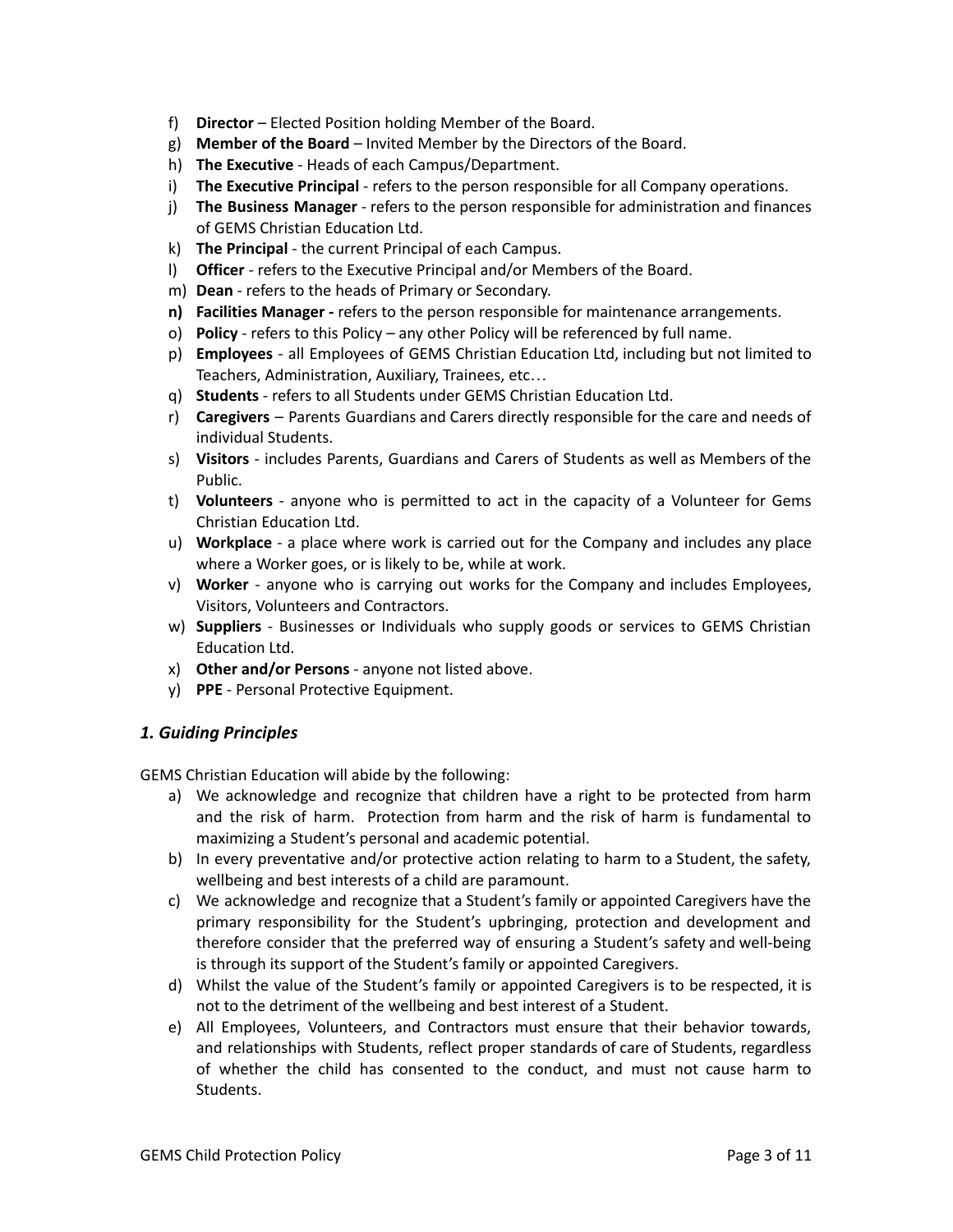- f) A Person's failure to behave in accordance with proper standards may result in criminal proceedings and/or disciplinary action, including but not limited to summary dismissal.
- g) We will respond promptly and appropriately to a report of reasonably suspected or actual harm or a risk of harm to a Student.
- h) All persons who are subject to this policy must carry out all steps under this policy promptly.
- i) Behaviours (both from Students and towards Students) that can be reasonably considered to indicate that a Student has suffered harm, is suffering harm, or is at an unacceptable risk of suffering harm must be reported.
- j) All persons (including the respondent) involved in situations where harm to a Student is disclosed or suspected, must be treated with dignity, sensitivity and respect.
- k) We will provide appropriate support to both the Student who has been or is suspected of being harmed and the alleged perpetrator of harm.
- l) Students have a right not to have private information about their harm publicized (beyond these reporting requirements).
- m) Principles of Natural Justice and Confidentiality will be upheld (subject to these reporting requirements).
- n) Where an unacceptable risk exists (in the reasonable view of the Executive Principal) the alleged offender must not be in contact with Students, and if appropriate will be stood down pending a response to the allegation.
- o) We will not permit a person to work in a position with the organisation if it is reasonably suspected that an unacceptable risk of harm would arise to a Student.

#### <span id="page-4-0"></span>*2. Defamatory Conduct*

Given that the best interests of the child and the protection from harm takes precedence, a Person who reports or discloses information about harm to another for the purpose of complying with the provisions of this policy, is generally excused from liability for defamation, provided the Person has reported or disclosed this information in good faith.

A Person who provides notification or information about harm to another for the purpose of complying with the provisions of this policy, and acts honestly and reasonably in doing so, will generally not have breached any code of professional etiquette or ethics or departed from accepted standards of professional conduct nor can the person be liable, civilly, criminally or under an administrative process, for giving notification or information.

#### <span id="page-4-1"></span>*3. Definitions From Relevant Acts*

**Section 9 of the** *Child Protection Act* **1999 - "Harm"**, to a child, is any detrimental effect of a significant nature on the child's physical, psychological or emotional wellbeing.

- a) It is immaterial how the harm is caused.
- b) Harm can be caused by:
	- i) Physical, psychological or emotional abuse or neglect; or
	- ii) Sexual abuse or exploitation.
- c) Harm can be caused by:
	- i) A single act, omission or circumstance.
	- ii) A series or combination of acts, omissions or circumstances.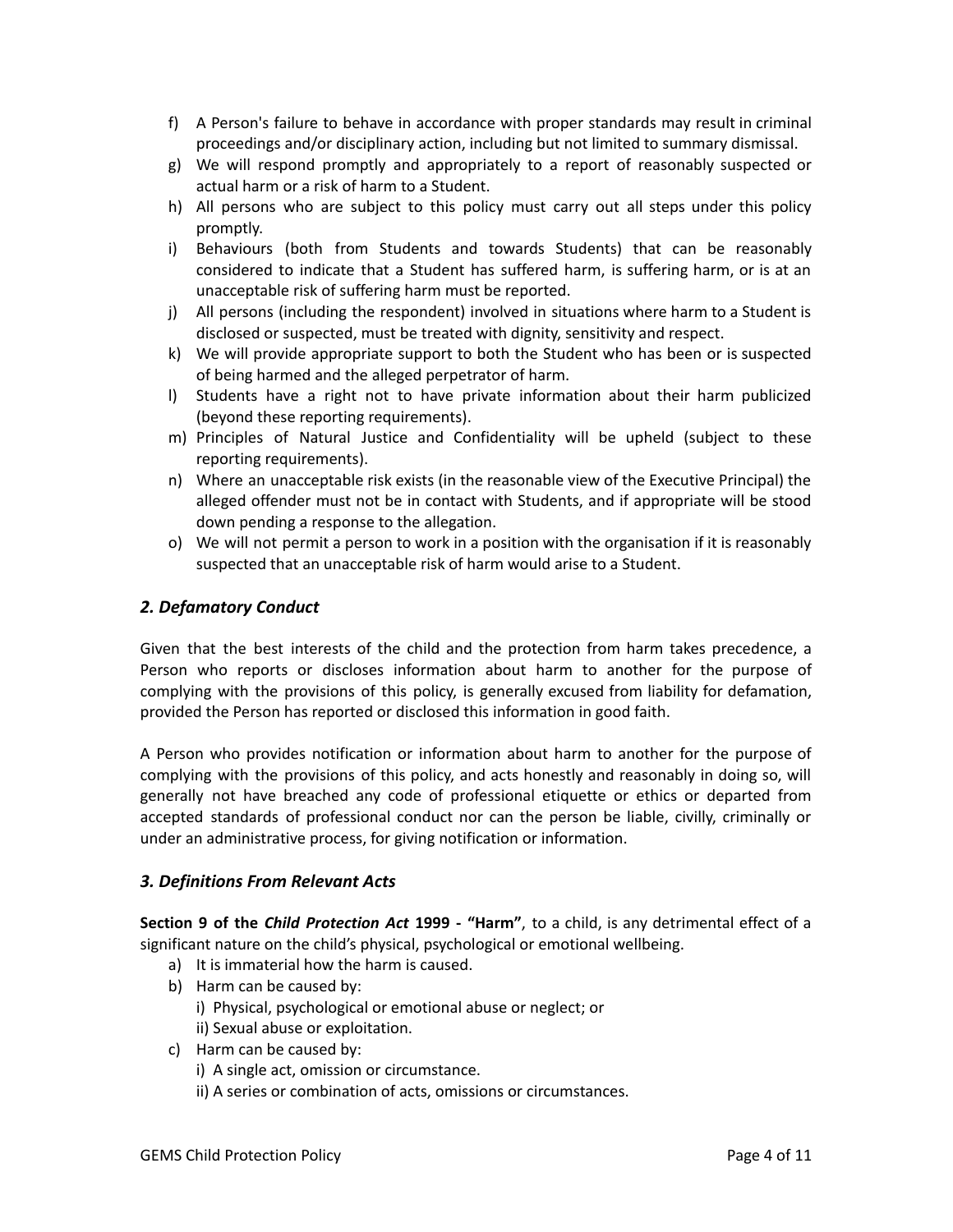**Section 10 of the** *Child Protection Act* **1999 -** A "**child in need of protection"** is a child who:

- a) Has suffered significant harm, is suffering significant harm, or is at unacceptable risk of suffering significant harm.
- b) Does not have a Parent able and willing to protect the child from the harm.

**Section 364 of the** *Education (General Provisions) Act* **2006 - "Sexual abuse"**, in relation to a relevant Person, includes sexual behaviour involving the relevant Person and another Person in the following circumstances:

- a) The other Person bribes, coerces, exploits, threatens or is violent toward the relevant Person.
- b) The relevant Person has less power than the other Person.
- c) There is a significant disparity between the relevant Person and the other Person in intellectual capacity or maturity.

#### <span id="page-5-0"></span>*3. Health and Safety*

GEMS Christian Education has written processes in place to enable it to comply with the requirements of the *Work Health and Safety Act 2011* (Qld) and the *Working with Children (Risk Management and Screening) Act 2000* (Qld).

#### <span id="page-5-1"></span>*4. Responding to Reports of Harm*

When GEMS Christain Education receives any information alleging 'harm' to a Student (other than harm arising from physical or sexual abuse) it will deal with the situation compassionately and fairly so as to minimise any likely harm to the extent it reasonably can. This is set out in the GEMS Child Risk Management Strategy. Information relating to physical or sexual abuse is handled under obligations to report set out in this policy.

GEMS Christian Education uses"Child Safe" to record Blue Card compliance and First Aid details as well as the managing of high risk activities undertaken. Currently incident reporting is in paper form and will transition to Child Safe during 2021.

#### <span id="page-5-2"></span>*5. Reporting and Actions Taken*

#### <span id="page-5-3"></span>*5.1 Reporting Inappropriate Behaviour*

If a Student considers the behaviour of anyone at GEMS Christian Educationto be inappropriate, the Student should report the behaviour to:

- Onsite Nominated Child Protection Officers
- Principal
- Executive Principal

#### <span id="page-5-4"></span>*5.2 Dealing with Report of Inappropriate Behaviour*

A GEMS Christian Education Employee or Volunteer who receives a report of inappropriate behaviour must report it to the Executive Principal. Where the Executive Principal is the subject of the report of inappropriate behaviour, it must be reported to the Chair of the Board. Reports will be dealt with under the GEMS Complaints Handling Policy.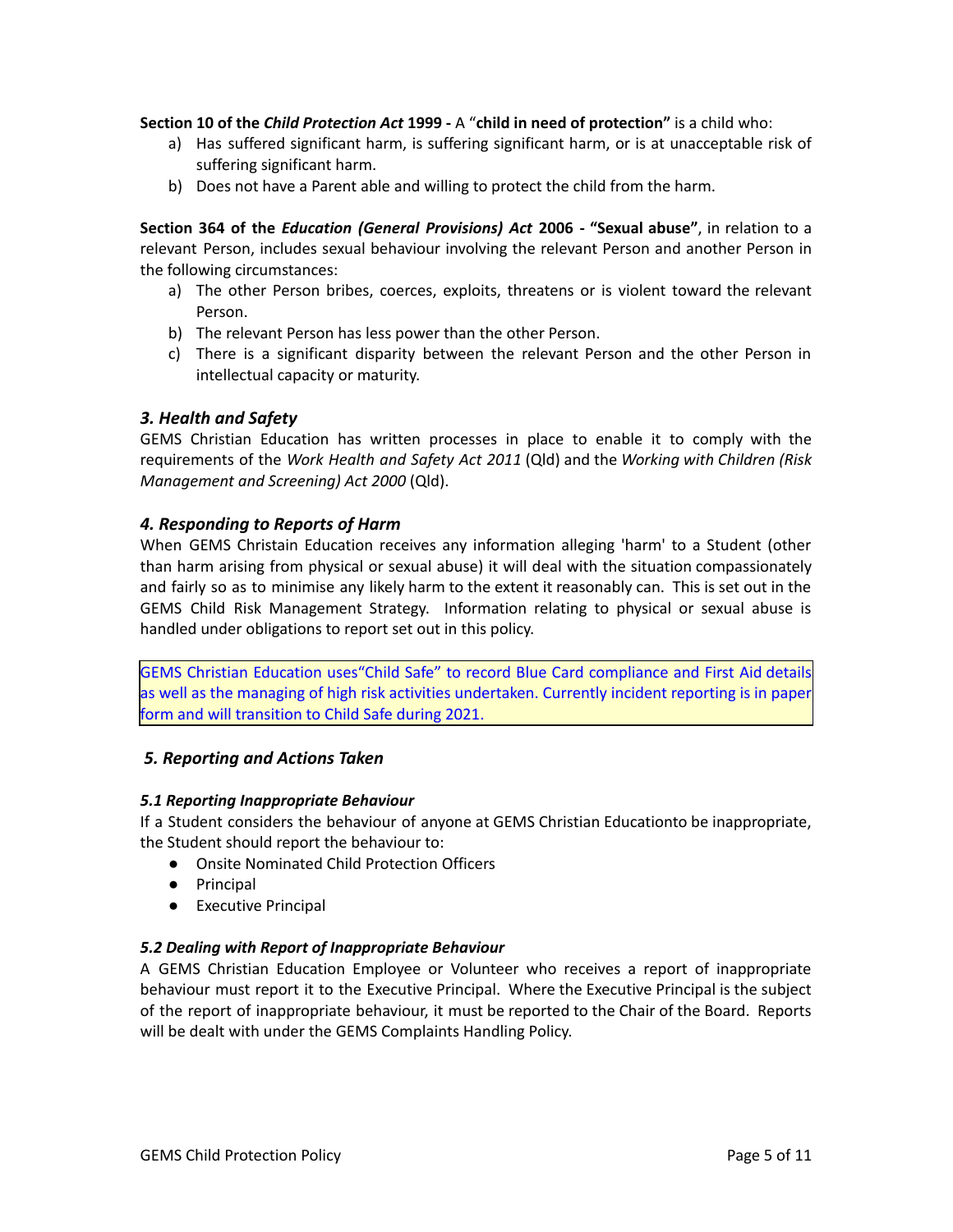#### <span id="page-6-0"></span>*5.3 Reporting Sexual Abuse*

*Section 366 of the Education (General Provisions) Act 2006 states that if a staff member becomes aware, or reasonably suspects, in the course of their employment at the organisation, that any of the following has been sexually abused by another person:*

- *a) a student under 18 years attending the organisation;*
- *b) a kindergarten aged child registered in a kindergarten learning program at the organisation;*
- *c) a person with a disability who:* 
	- *i. under section 420(2) of the Education (General Provisions) Act 2006 is being provided with special education at the organisation; and*
	- *ii. is not enrolled in the preparatory year at the organisation.*

*Then the staff member must give a written report about the abuse or suspected abuse to the principal or to a director of the organisation's governing body immediately.*

*The organisation's principal or the director must immediately give a copy of the report to a police officer.*

(Under section 366B of the *Education (General Provisions) Act 2006* the directors of a organisation's governing body may delegate the directors' function under section 366 to an appropriately qualified individual (this cannot be the principal or any other staff member of the organisation). Directors should ensure they are well briefed about the requirements of section 366B before delegating this function, including identifying the delegation in this policy and informing the organisation community of the delegate/s name/s their contacts, and their role in the organisation's processes.)

*If the first person who becomes aware or reasonably suspects sexual abuse is the organisation's principal, the principal must give a written report about the abuse, or suspected abuse to a police officer immediately and must also give a copy of the report to a director of the organisation's governing body.*

*A report under this section must include the following particulars: -*

- *a) the name of the person giving the report (the first person);*
- *b) the student's name and sex;*
- *c) details of the basis for the first person becoming aware, or reasonably suspecting, that the student has been sexually abused by another person;*
- *d) details of the abuse or suspected abuse;*
- *e) any of the following information of which the first person is aware:* 
	- *i. the student's age;*
	- *ii. the identity of the person who has abused, or is suspected to have abused, the student;*
	- *iii. the identity of anyone else who may have information about the abuse or suspected abuse.*

#### <span id="page-6-1"></span>*5.4 Reporting Likely Sexual Abuse*

*Section 366A of the Education (General Provisions) Act 2006 states that if a staff member reasonably suspects in the course of their employment at the organisation, that any of the following is likely to be sexually abused by another person: -*

*a) a student under 18 years attending the organisation;*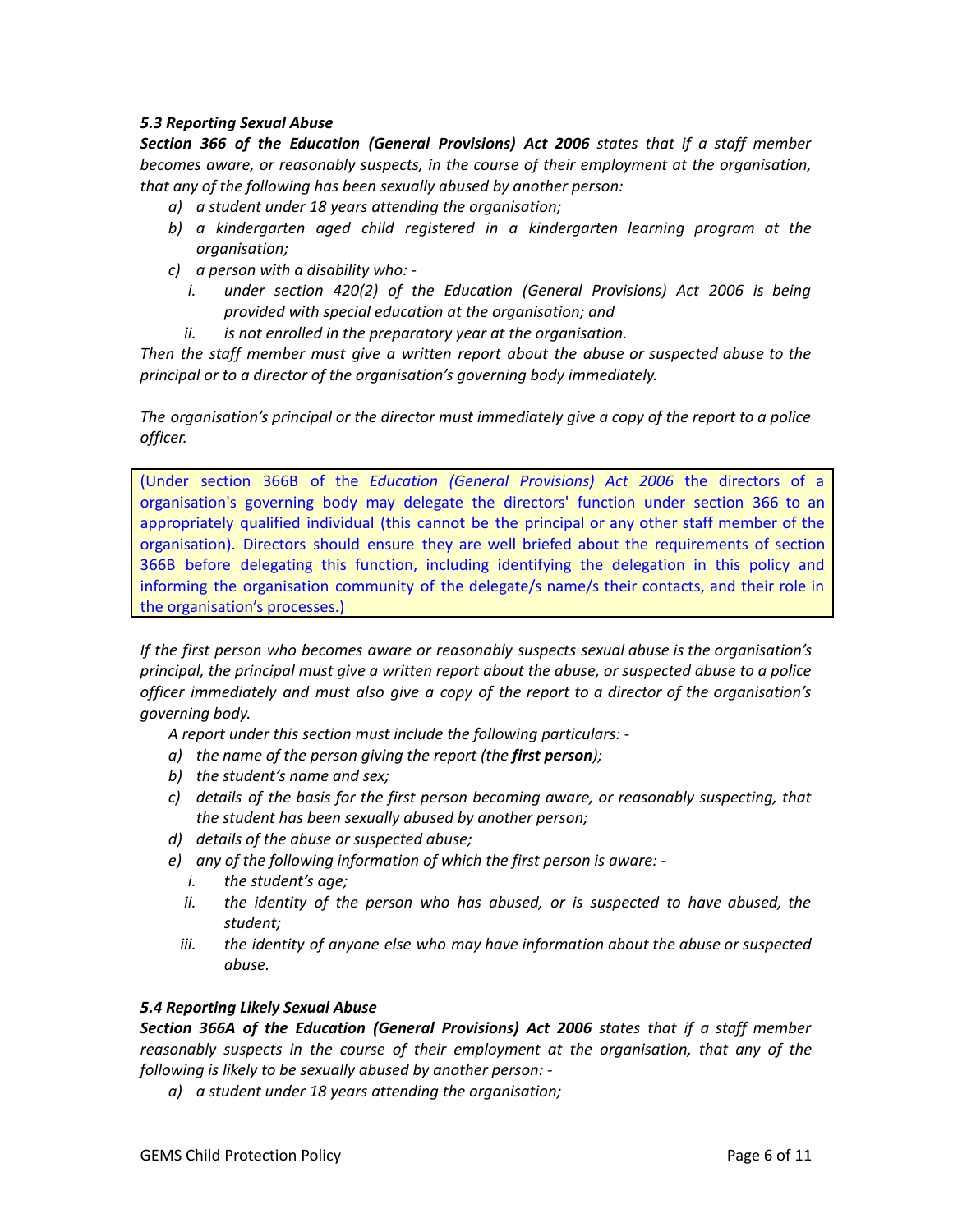- *b) a kindergarten aged child registered in a kindergarten learning program at the organisation;*
- *c) a person with a disability who:* 
	- *i. under section 420(2) of the Education (General Provisions) Act 2006 is being provided with special education at the organisation; and*
	- *ii. is not enrolled in the preparatory year at the organisation.*

*Then the staff member must give a written report about the suspicion to the principal or to a director of the organisation's governing body immediately.*

*The organisation's principal or the director must immediately give a copy of the report to a police officer.*

*(Under section 366B of the Education (General Provisions) Act 2006 the directors of a organisation's governing body may delegate the directors' function under section 366 to an appropriately qualified individual (this cannot be the principal or any other staff member of the organisation). Directors should ensure they are well briefed about the requirements of section 366B before delegating this function, including identifying the delegation in this policy and informing the organisation community of the delegate/s name/s, their contacts and their role in the organisation's processes.)*

*If the first person who reasonably suspects likely sexual abuse is the organisation's principal, the principal must give a written report about the suspicion to a police officer immediately and must also give a copy of the report to a director of the organisation's governing body.*

*A report under this section must include the following particulars: -*

- *a) the name of the person giving the report (the first person);*
- *b) the student's name and sex;*
- *c) details of the basis for the first person reasonably suspecting that the student is likely to be sexually abused by another person;*
- *d) any of the following information of which the first person is aware:* 
	- *i. the student's age;*
	- *ii. the identity of the person who is suspected to be likely to sexually abuse the student;*
	- *iii. the identity of anyone else who may have information about suspected likelihood of abuse.*

#### <span id="page-7-0"></span>*5.5 Reporting Physical and Sexual Abuse*

*Under Section 13E (3) of the Child Protection Act 1999 (3) If a relevant person forms a reportable suspicion about a child in the course of the person's engagement as a relevant person, the person must give a written report to the chief executive under section 13G.*

*A reportable suspicion about a child is a reasonable suspicion that the child: -*

- *a) has suffered, is suffering, or is at unacceptable risk of suffering, significant harm caused by physical or sexual abuse and*
- *b) may not have a parent able and willing to protect the child from the harm.*
- *The doctor, nurse, teacher or early education and care professional must give a written report to the Chief Executive of the Department of Communities, Child Safety and Disability Services (or other department administering the Child Protection Act 1999). The doctor, nurse, teacher or early education and care professional should give a copy of the report to the principal.*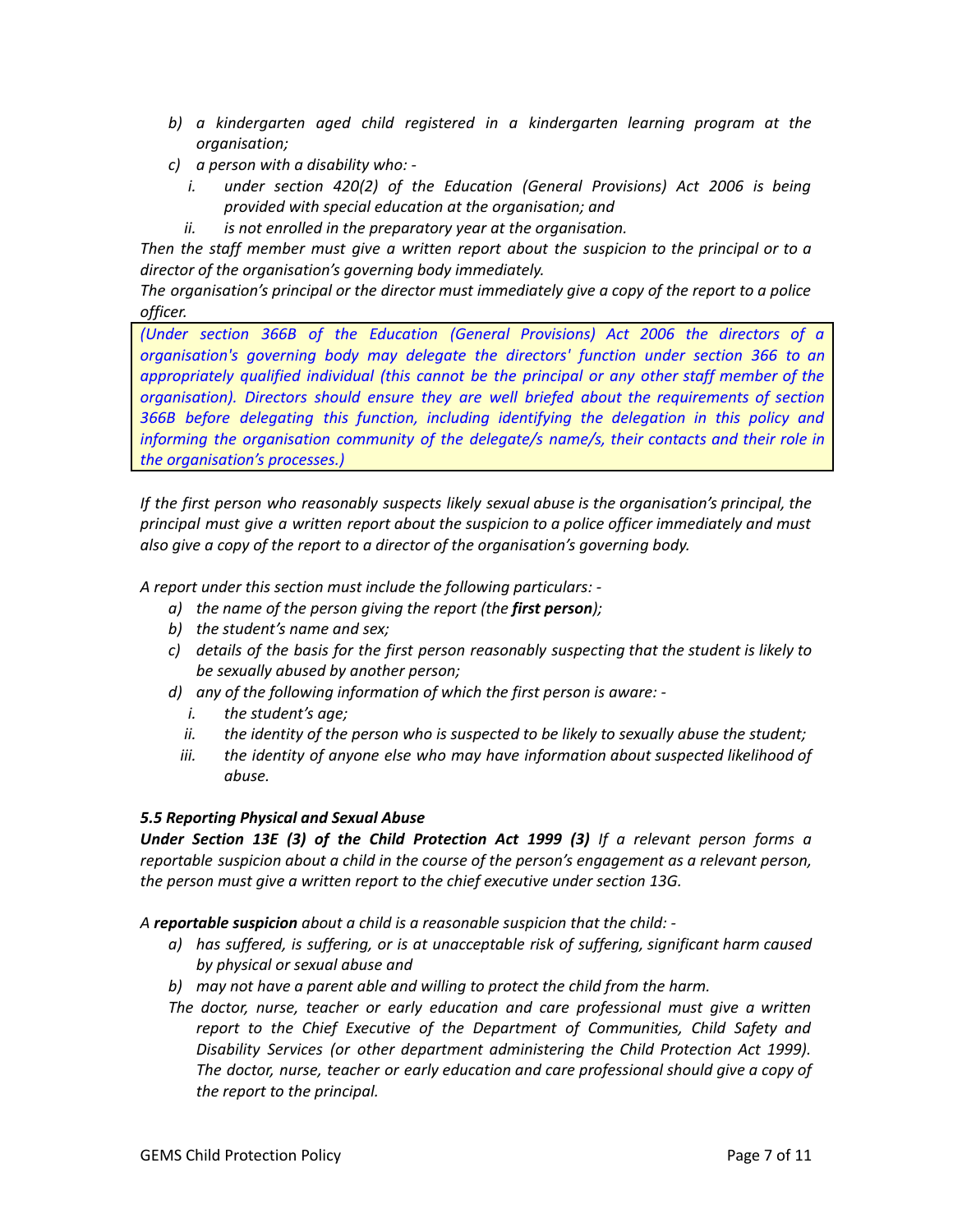*A report under this section must include the following particulars: -*

- *a) state the basis on which the person has formed the reportable suspicion*
- *b) include the information prescribed by regulation, to the extent of the person's knowledge.*

#### <span id="page-8-0"></span>*5.6 Awareness*

GEMS Christian Education will inform Employees, Volunteers, Students and Caregivers of its processes relating to the health, safety and conduct of Employees and Students in communications to them and it will publish these processes on our website. Each year, the GEMS Community will be kept up to date on this policy by:-

- a) Classroom briefing so Students are aware of their rights and responsibilities.
- b) In the weekly newsletter information so that parents and a carers are aware of their rights and responsibilities.

Note, specific details will be required in this area of an organisation's policy regarding the way the organisation's governing body ensures that staff, students and parents are made aware of the organisation's child protection processes. Suggested evidence includes: on organisation website, through organisation newsletters, staff induction, student assembly, student diaries, in enrolment interviews, available from organisation office.

#### <span id="page-8-1"></span>*5.7 Training*

GEMS Christian Education will train its Employees in processes relating to the health, safety and conduct of Employees and Students on their induction and will refresh training annually.

Note, specific details will be required in this area of an organisation's policy regarding the way the organisation's governing body ensures that staff are trained in implementing the organisation's child protection processes. Suggested evidence includes: attendance register from annual training, discussion at staff meetings with printed staff meeting agendas, staff induction, review of handling of complaints.

#### <span id="page-8-2"></span>*5.8 Implementing the Processes*

GEMS Christian Education will ensure it is implementing processes relating to the health, safety and conduct of Employees and Students by auditing compliance with the processes annually.

#### <span id="page-8-3"></span>*5.9 Accessibility of Processes*

Processes relating to the health, safety and conduct of Employees and Students are accessible on our websites and will be available on request from Administration.

#### <span id="page-8-4"></span>*5.10 Complaints Procedure*

Suggestions of non-compliance with the Company's processes may be submitted as complaints under GEMS Complaint Handling Policy.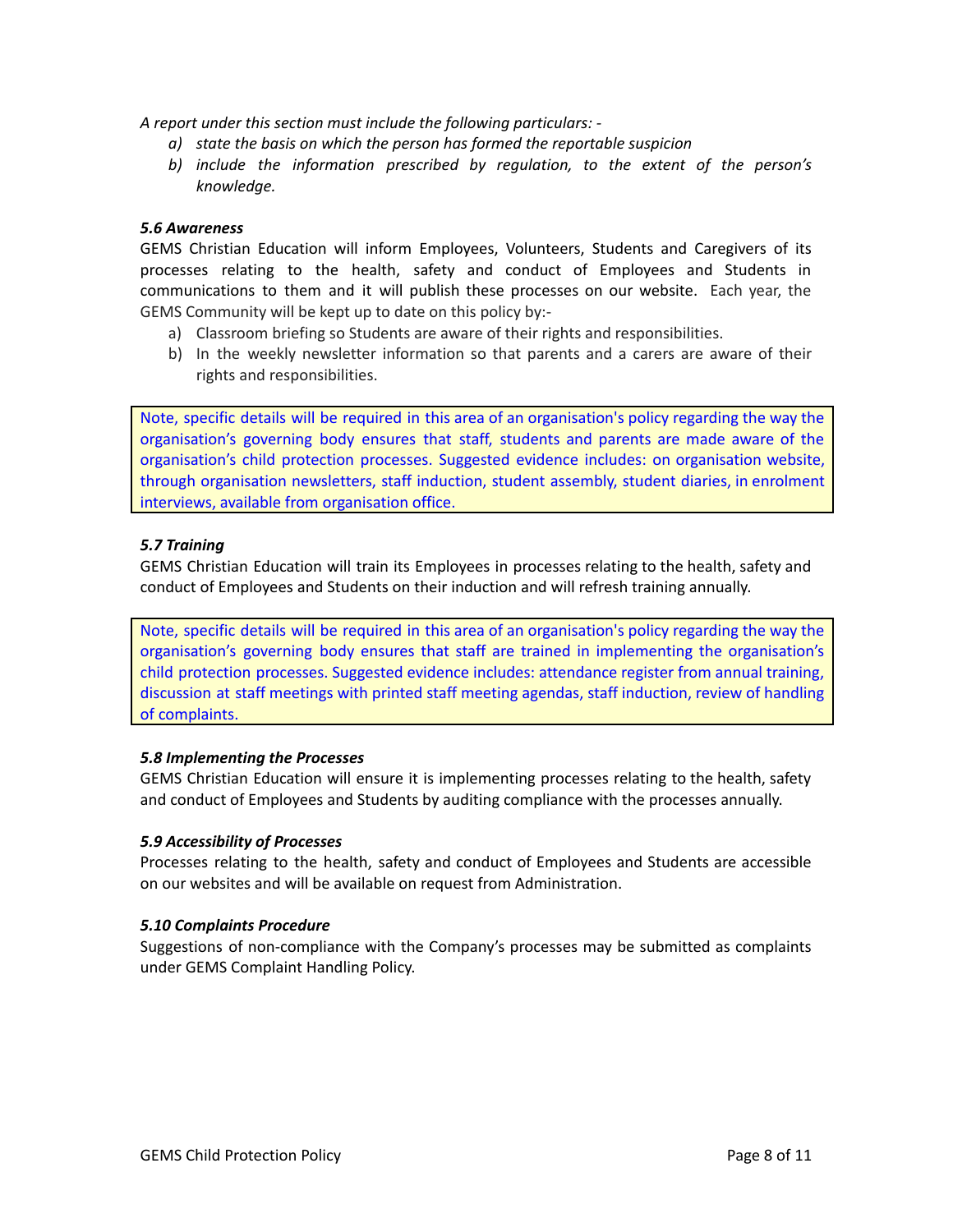### *6. Summary of Reporting Harm*

<span id="page-9-0"></span>

| Who                     | What abuse                                                      | <b>Test</b>                                                                                  | <b>Report To</b>                                                 | Legislation                                                                      |
|-------------------------|-----------------------------------------------------------------|----------------------------------------------------------------------------------------------|------------------------------------------------------------------|----------------------------------------------------------------------------------|
| All GEMS<br>Employees   | Sexual                                                          | Awareness or a reasonable<br>suspicion Sexually abused<br>or likely to be sexually<br>abused | Executive Principal,<br>through to Police                        | EGPA, sections 366 and 366A                                                      |
| <b>Teachers</b>         | Sexual and physical                                             | Significant harm - Caregiver<br>may not be willing and able                                  | Confer with<br>Executive Principal,<br>report to Child<br>Safety | CPA, sections 13E and 13G                                                        |
| All GEMS<br>Employees   | Physical, psychological,<br>emotional, neglect,<br>exploitation | Significant harm - Caregiver<br>may not be willing and able                                  | Executive Principal,<br>report to Child<br>Safety                | Accreditation Regulations, section 16 of the<br><b>Education Regulation 2017</b> |
| All GEMS<br>Employees   | Any                                                             | Not of a level that is<br>otherwise reportable to<br>Child Safety, refer with<br>consent     | Executive Principal,<br>through to Family<br>and Child Connect   | CPA, sections 13B and 159M                                                       |
| Executive<br>Principal  | Any                                                             | Not of a level that is<br>otherwise reportable to<br>Child Safety, refer without<br>consent  | Family and Child<br>Connect                                      | CPA, sections 13B and 159M                                                       |
| Member of<br>the public | Any                                                             | Significant harm - Caregiver<br>may not be willing and able                                  | Child Safety                                                     | CPA, section 13A                                                                 |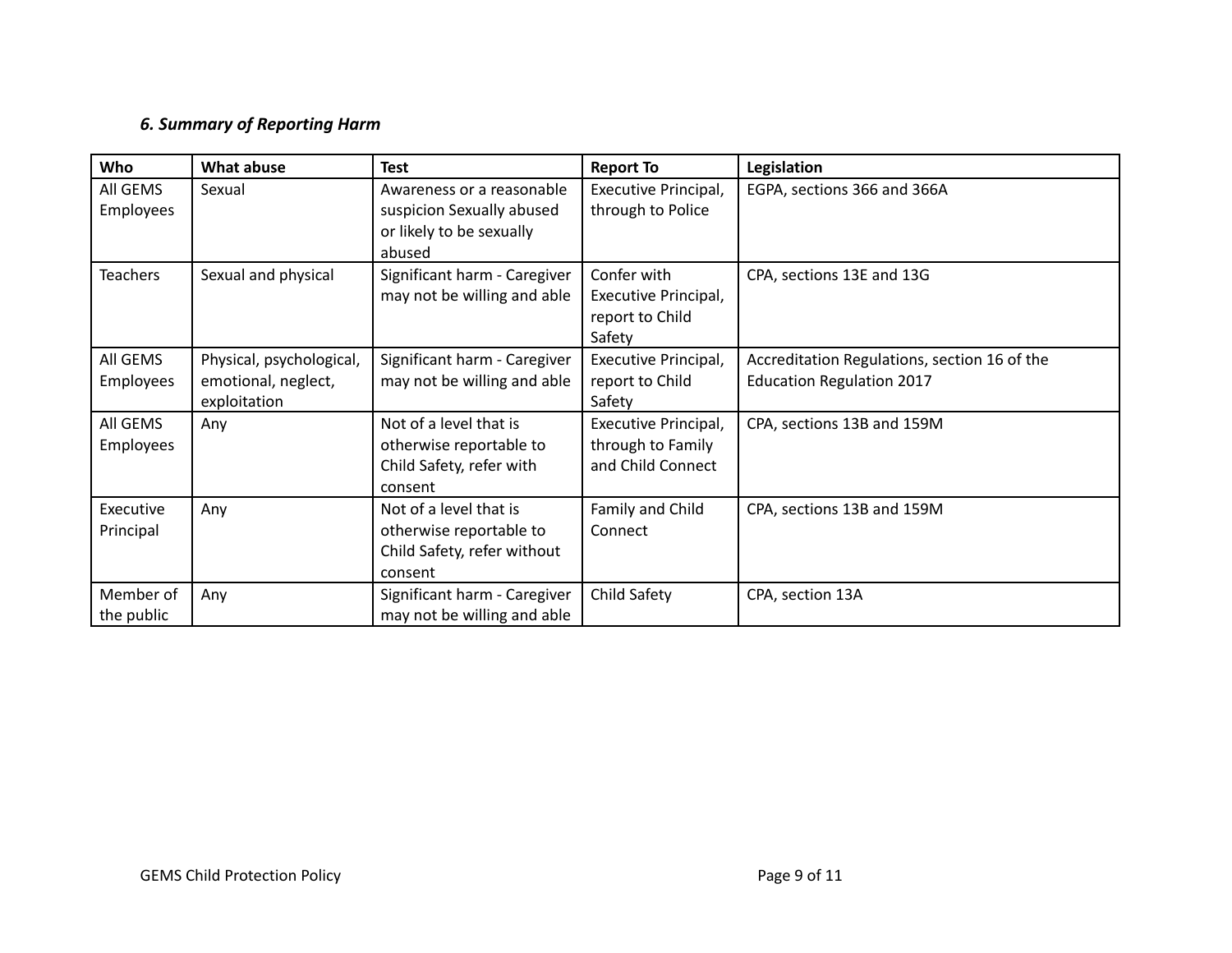#### *GEMS Christian Education*



#### *Private and Confidential Report of Suspected Harm or Sexual Abuse*

<span id="page-10-1"></span><span id="page-10-0"></span>

| l Date:                    |                              |
|----------------------------|------------------------------|
| l GEMS Christian Education | Ph: 0749 820 977             |
| l PO BOX 1993              | Email: office@ecc.qld.edu.au |
| EMERALD QLD 4720           |                              |

| DETAILS OF STUDENT/CHILD HARMED OR AT RISK OF HARM/ABUSE: |                                              |  |
|-----------------------------------------------------------|----------------------------------------------|--|
| Legal Name:                                               | <b>Preferred Name:</b>                       |  |
| DOB:                                                      | Gender:                                      |  |
| Year Level:                                               | <b>Cultural Background:</b>                  |  |
| $\Box$ Torres Strait Islander<br>Aboriginal<br>$\perp$    | $\Box$ Aboriginal and Torres Strait Islander |  |
| Does the student have a disability verified under         | <b>Disability Category:</b>                  |  |
| Yes $\Box$<br>No $\square$<br>EAP:                        |                                              |  |
| <b>Student's Residential Address:</b>                     | Phone:                                       |  |
|                                                           | <b>Student's Mobile:</b>                     |  |

| <b>FAMILY DETAILS</b>                           |         |                                |                          |                                                  |
|-------------------------------------------------|---------|--------------------------------|--------------------------|--------------------------------------------------|
| Parent/Caregiver 1:                             |         |                                | Relationship to Student: |                                                  |
| Address (if different from student):            |         |                                |                          |                                                  |
|                                                 |         |                                |                          |                                                  |
|                                                 |         |                                |                          |                                                  |
| Phone: (H):                                     | $(W)$ : |                                | $(M)$ :                  |                                                  |
| Parent/Caregiver 2:                             |         |                                | Relationship to Student: |                                                  |
| Address (if different from student):            |         |                                |                          |                                                  |
|                                                 |         |                                |                          |                                                  |
|                                                 |         |                                |                          |                                                  |
| Phone: (H):                                     | (W):    |                                | $(M)$ :                  |                                                  |
| Is the Student in out of home care:             | Yes     | No.                            |                          |                                                  |
|                                                 |         |                                |                          |                                                  |
| PERSON ALLEGED TO HAVE CAUSED THE HARM OR ABUSE |         |                                |                          |                                                  |
| $\Box$ A dult formative proposition             |         | $\Box$ Child family means have |                          | $\Box$ $\Box$ $\Box$ $\Box$ $\Box$ $\Box$ $\Box$ |

| PERSON ALLEGED TO HAVE CAUSED THE HARM OR ABUSE |                            |                    |  |  |
|-------------------------------------------------|----------------------------|--------------------|--|--|
| $\Box$ Adult family member                      | $\Box$ Child family member | $\Box$ Other adult |  |  |
| $\Box$ Student/other child                      | $\Box$ Unknown             |                    |  |  |